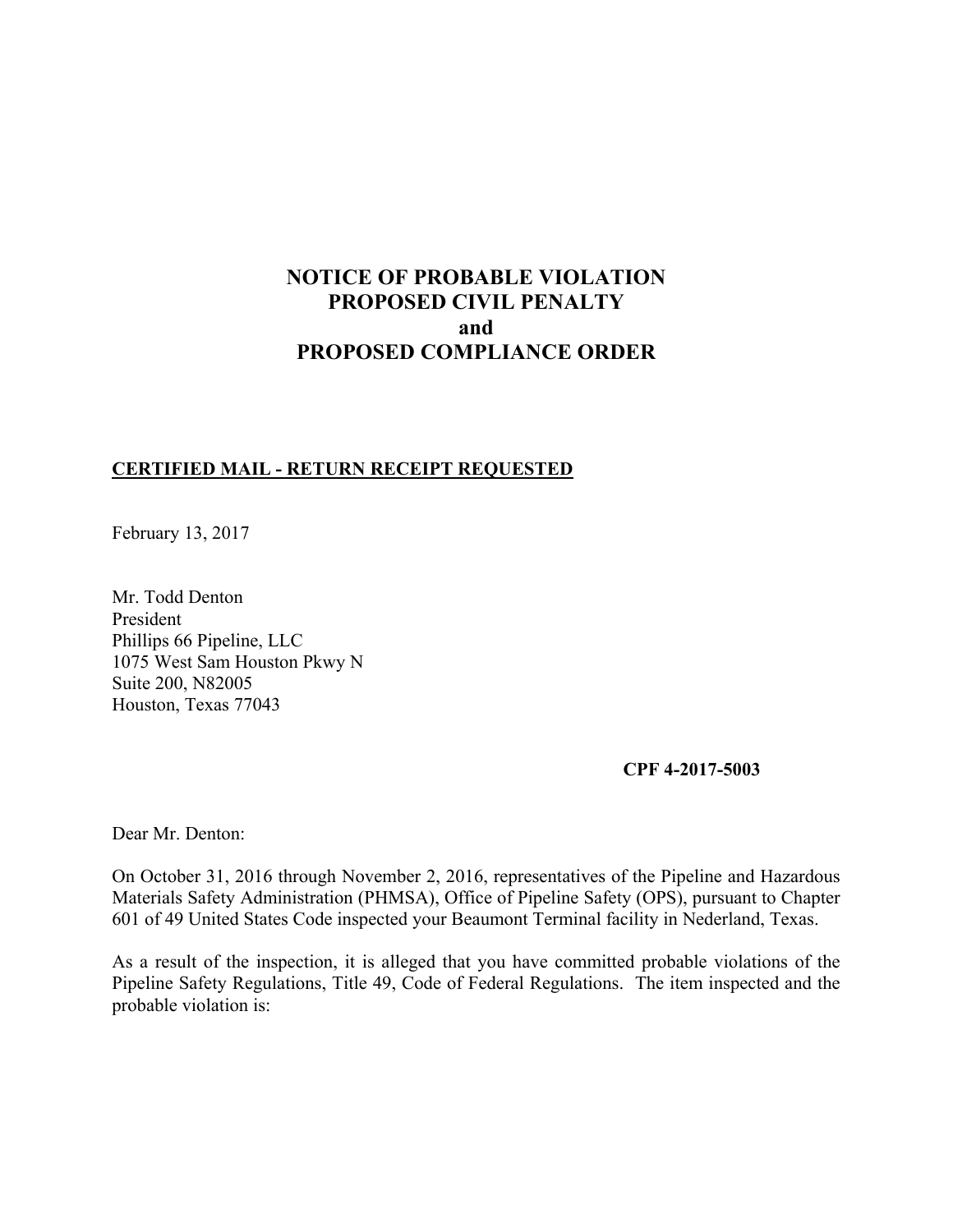#### **1. § 195.432 Inspection of in-service breakout tanks**

(b) Each operator must inspect the physical integrity of in-service atmospheric and low-pressure steel above-ground breakout tanks according to API Std. 653 (except section 6.4.3, *Alternative Internal Inspection Interval*) (incorporated by reference, *see* §195.3). However, if structural conditions prevent access to the tank bottom, its integrity may be assessed according to a plan included in the operations and maintenance manual under  $\S195.402(c)(3)$ . The risk-based internal inspection procedures in API Std. 653, section 6.4.3 cannot be used to determine the internal inspection interval.

On three occasions Phillips 66 failed to conduct internal inspections of their in-service breakout tanks at their required inspection dates in accordance with requirements of API Standard 653 section 6.4. Three tanks (designated by Phillips 66 as 122, 126 and 129) had properly established the following deadlines for internal inspection under section 6.4.2:

Tank 122: October 10, 2011 Tank 126: January 3, 2013 Tank 129: April 7, 2012

At the time of the inspection the required inspections had not been completed.

Tank 122 was constructed in 1975 with the most recent internal inspection conducted September 11-16, 2001. Due to the installation of new lining, the previous operator established a re-inspection date of October 10, 2011 under API Standard 653 section 6.4.2.2. Tank 122 had not been reinspected to this interval when the previous operator completed a Risk Based Inspection on August 31, 2013 to re-establish the interval under API Standard 653 Section 6.4.3. This analysis was completed 692 days after the internal inspection was due.

Tank 126 was constructed in 1979 with the most recent internal inspection report conducted January 3, 2003. Due to the unknown effectiveness of cathodic protection, the previous operator established a re-inspection date of January 3, 2013 under API Standard 653 Section 6.4.2.2. Tank 126 had not been re-inspected to this interval when the previous operator completed a Risk Based Inspection on August 31, 2013 to re-establish the interval under API Standard 652 Section 6.4.3. This analysis was completed 241 days after the internal inspection was due.

Tank 129 was constructed in 2002 and the previous operator set the first internal inspection date to April 7, 2012. On June 20, 2006 a tank bottom scan was completed, and inspection date was extended to June 20, 2016 based on results. Upon purchasing the asset, Phillips 66 personnel evaluated the interval and determined the inspection date to be April 7, 2012.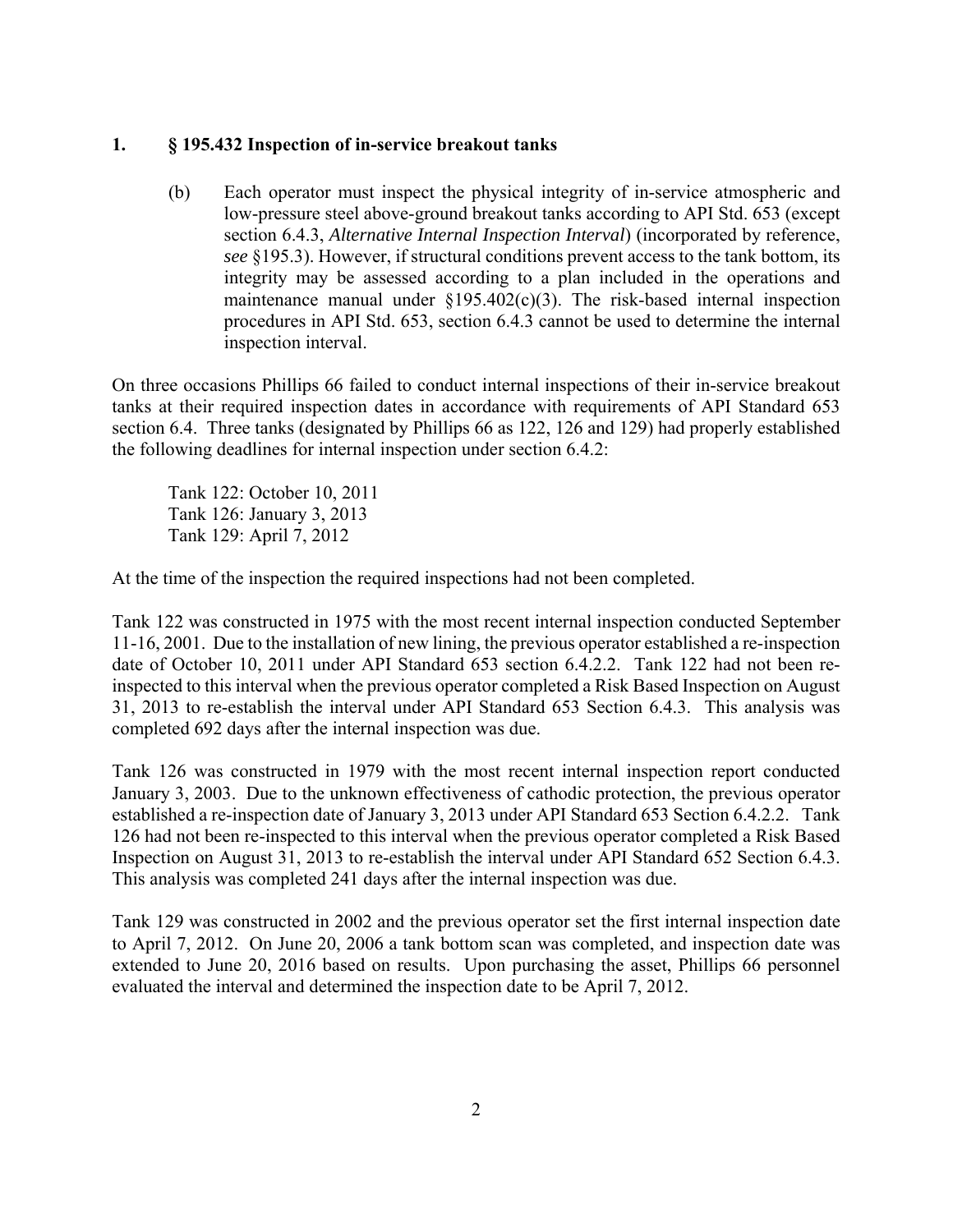Phillips 66 provided most recent internal inspection reports and documentation setting the reinspection deadlines to the dates listed above.

During the inspection, operator personnel provided a timeline stating planned inspection dates in late 2016 (Tanks 122 and 129), and 2017 (Tank 126).

## Proposed Civil Penalty

Under 49 United States Code, § 60122, you are subject to a civil penalty not to exceed \$205,638 per violation per day the violation persists up to a maximum of \$2,056,380 for a related series of violations. For violations occurring between January 4, 2012 to August 1, 2016, the maximum penalty may not exceed \$200,000 per violation per day, with a maximum penalty not to exceed \$2,000,000 for a related series of violations. For violations occurring prior to January 4, 2012, the maximum penalty may not exceed \$100,000 per violation per day, with a maximum penalty not to exceed \$1,000,000 for related series of violations. The Compliance Officer has reviewed the circumstances and supporting documentation involved in the above probable violation(s) and has recommended that you be preliminarily assessed a civil penalty of \$62,200.

# Proposed Compliance Order

With respect to item 1 pursuant to 49 United States Code § 60118, the Pipeline and Hazardous Materials Safety Administration proposes to issue a Compliance Order to Phillips 66 Pipeline LLC. Please refer to the *Proposed Compliance Order*, which is enclosed and made a part of this Notice.

### Response to this Notice

Enclosed as part of this Notice is a document entitled *Response Options for Pipeline Operators in Compliance Proceedings*. Please refer to this document and note the response options. All material you submit in response to this enforcement action may be made publicly available. If you believe that any portion of your responsive material qualifies for confidential treatment under 5 U.S.C. 552(b), along with the complete original document you must provide a second copy of the document with the portions you believe qualify for confidential treatment redacted and an explanation of why you believe the redacted information qualifies for confidential treatment under 5 U.S.C. 552(b). If you do not respond within 30 days of receipt of this Notice, this constitutes a waiver of your right to contest the allegations in this Notice and authorizes the Associate Administrator for Pipeline Safety to find facts as alleged in this Notice without further notice to you and to issue a Final Order.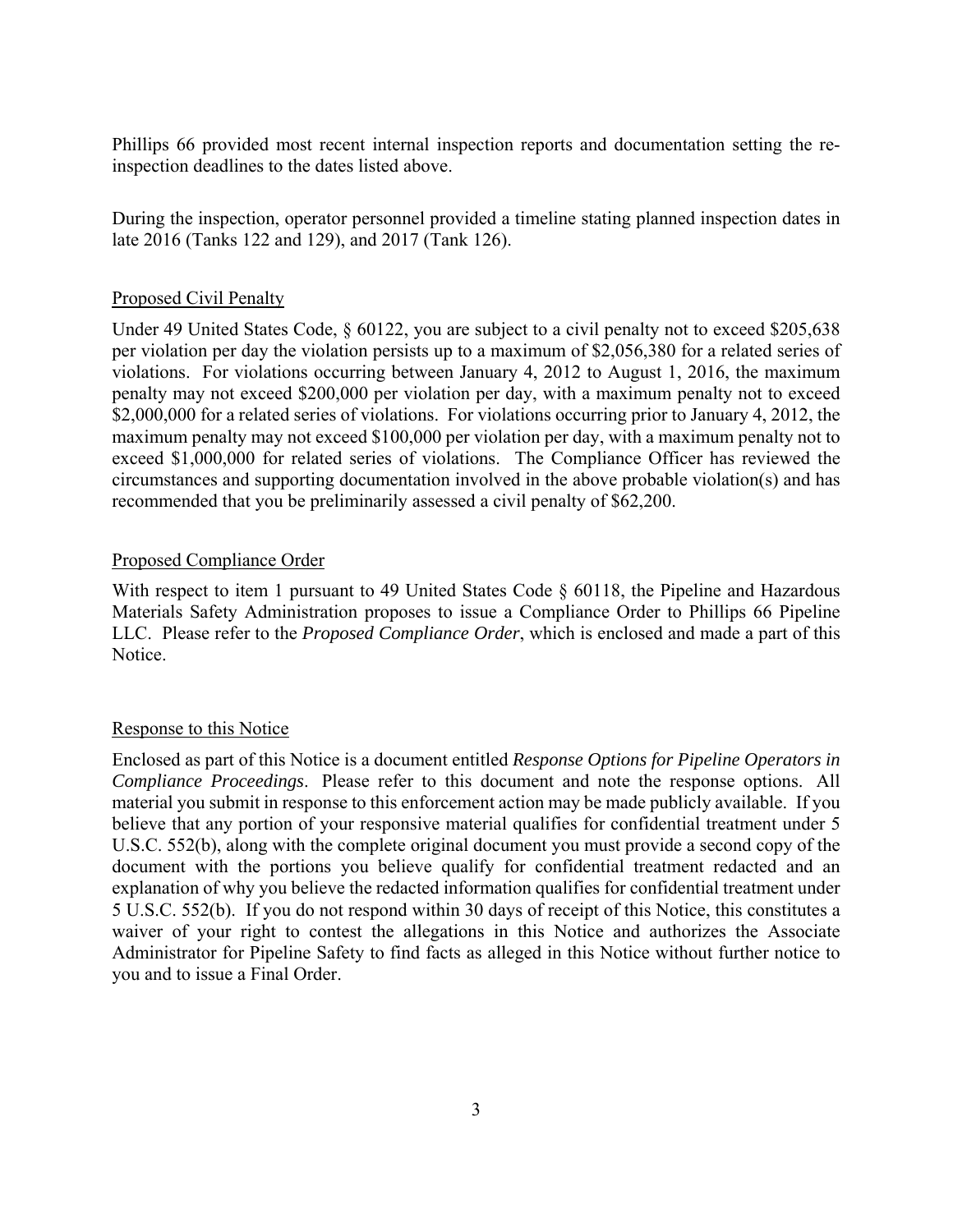In your correspondence on this matter, please refer to **CPF 4-2017-5003** and for each document you submit, please provide a copy in electronic format whenever possible.

Sincerely,

R. M. Seeley Director, Southwest Region Pipeline and Hazardous Materials Safety Administration

Enclosures: *Proposed Compliance Order Response Options for Pipeline Operators in Compliance Proceedings*